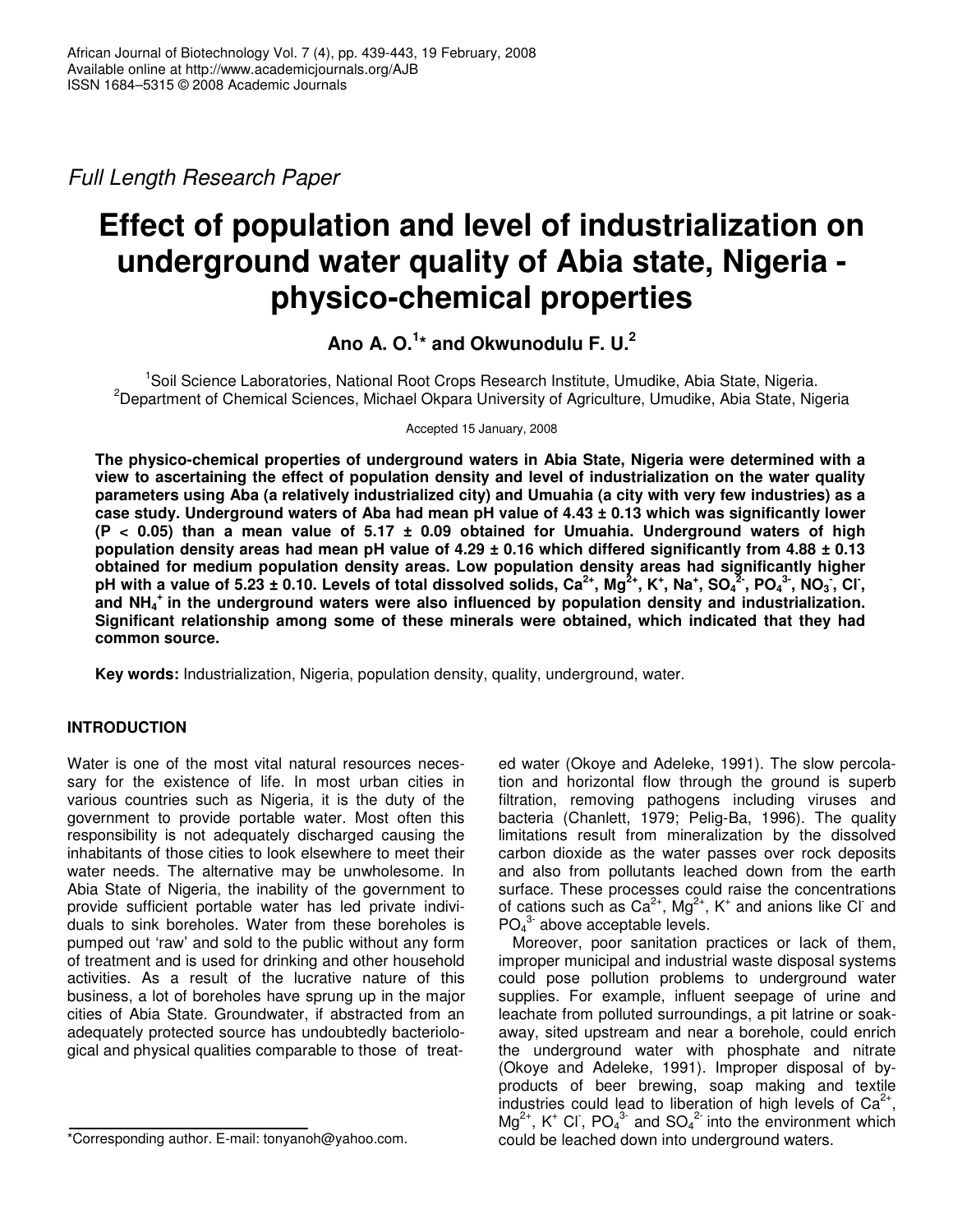| Level of          |          | <b>Physical properties</b> |                                 |                   |                     |  |  |  |  |
|-------------------|----------|----------------------------|---------------------------------|-------------------|---------------------|--|--|--|--|
| industrialization | Location | Temp <sup>0</sup> C        | Turbidity (mg/l)<br>Colour (Hz) |                   | TDS (mg/l)          |  |  |  |  |
| High              | Aba      | $28.2^a \pm 0.04$          | $0.12^a \pm 0.03$               | $0.01^a \pm 0.00$ | $101.93^a \pm 4.02$ |  |  |  |  |
| _ow               | Umuahia  | $28.2^a \pm 0.12$          | $0.02^{\circ} \pm 0.00$         | $0.01a \pm 0.00$  | $90.51b \pm 3.68$   |  |  |  |  |

**Table 1.** Effect of level of industrialization on the physical properties of underground waters of Abia State, Nigeria.

TDS = Total dissolved solids.

Mean values on the same column with the same superscript are not significantly different at 5% level of probability.

In Abia State, environmentalists are concerned about the indiscriminate locating of boreholes in the cities of the State. Sometimes boreholes are located too near and down stream of latrines or soakaway pits belonging to adjoining buildings or very close to municipal and industrial waste dump sites. The quality of water from the boreholes cannot be guaranteed. The amount of pollutants in the waters will depend on the human population and level of industrialization of the area where the underground water is being exploited. Presently there is no information on underground water contamination in Abia State and also the influence of population and industrialization on the quality of underground water in Nigeria has not been reported. The objective of the first part of this study is to determine the effect of population and level of industrialization on the physico-chemical properties of underground waters of two cities (Aba and Umuahia) in Abia State of Nigeria.

#### **MATERIALS AND METHOD**

#### **The study area**

Abia State is one of the states in the South-eastern Nigeria. Aba and Umuahia are the two major cities in the State. Aba has so many large and medium scale industries while Umuahia is a "civil servants' city" with very little small scale industries. Aba in this study represented industrialized city while Umuahia represented nonindustrialized town.

#### **Sampling**

Each of the two cities studied had been delineated into three zones by the Abia State Town Planning Authority. These zones were delineated based on population density. Low population density zones of each of the cities were areas having human population less than 600/km<sup>2</sup>, medium population density zones have population between 600 and 3,000/km<sup>2</sup> while the high population density zones have population greater than 3000/km<sup>2</sup>.

Ten boreholes were randomly chosen in each of the population density zones in each of the cities. The total number of bore holes studied was thirty in each city and a total of 60 for the two towns. Plastic containers each of two liters capacity were used in the collection of samples. The container was first washed with detergent, rinsed with distilled water and then with 5% nitric acid and finally with distilled –deionised water. At each sampling point, the plastic container was rinsed twice with water to be collected. The underground water was pumped out and allowed to run for sometime (15 – 20 min) prior to collection of water sample to ensure representative sample. An aliquot of the water sample was put in a

plastic beaker and the temperature taken using a thermometer. The sample bottle or container was then filled with water and the container lid immediately replaced to minimize oxygen contamination and the escape of dissolved gases. The samples were thereafter stored in an ice packed cooler for analysis. Prior to each laboratory determination, the sample bottles were brought out to equilibrate with the environment.

#### **Laboratory analysis**

The pH of the water samples were determined with HANNA 211 pH meter. The colour and turbidity were measured with UNICAM spectrophotometer at 430 and 700 nm, respectively. The total dissolved solids in the water samples were determine gravimetrically and the electrical conductivity was determined with HANNA 200 conductivity metre. Calcium and magnesium in the samples were determined titrimetrically using EDTA. Potassium and sodium were determined using JENWAY PFP7 flame photometer (Isaac and Kerber, 1971). Sulphate and phosphate contents of the water samples were determined by turbidimetric and molybdenum blue colorimetric methods, respectively.

#### **Statistical analysis**

The data obtained were subjected to analysis of variance. Experimental means were compared using the DUNCAN new multiple range test (DNMRT). Relationships between parameters were examined using correlation analysis.

## **RESULTS AND DISCUSSION**

The effect of level of industrialization on the physical and chemical properties of underground waters of Abia State is shown in Tables 1 and 2. Underground Waters of Aba were significantly more colored than those of Umuahia. The industrialized town, Aba has so many textile industries, these industries make use of dyes in achieving the desired textile colors. Effluents from these industries enter the environment and get leached down the soil profile into the underground waters. Umuahia does not have such industries, this therefore accounts for the differences in the level of coloring between underground waters of Aba and Umuahia. Apart from dyes, metallic ions can impart color to underground water. Industrial and human activities liberate metallic ions into the environment which eventually get leached down into the underground waters. These activities become more pronounced under high human population density. That is the reason behind the higher color intensity of the under-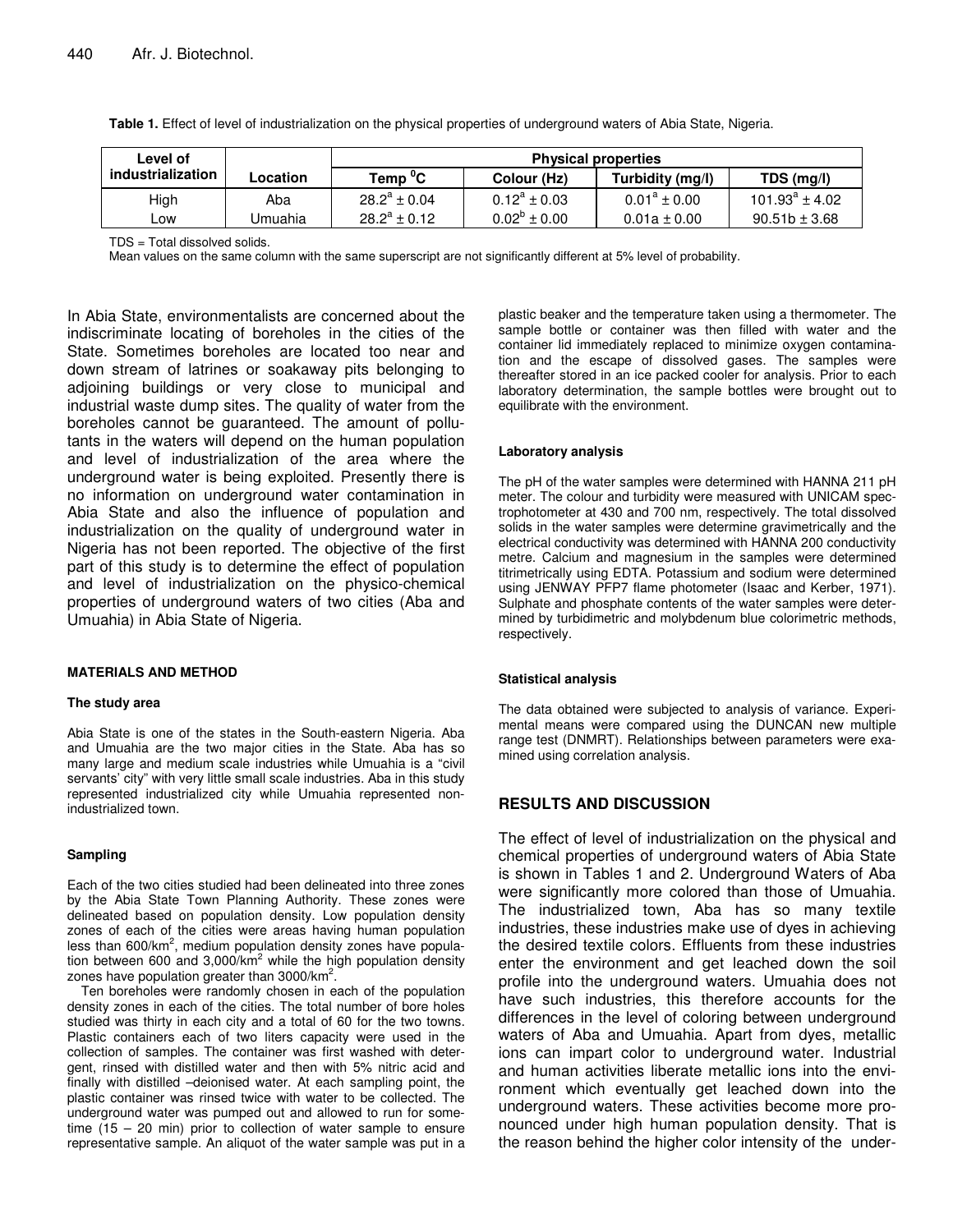|                               |          | <b>Chemical properties</b> |                    |              |                 |                   |                   |                                        |                                        |                              |                           |                     |
|-------------------------------|----------|----------------------------|--------------------|--------------|-----------------|-------------------|-------------------|----------------------------------------|----------------------------------------|------------------------------|---------------------------|---------------------|
| Level of<br>industrialization | Location | pН                         | Elec.<br>Cond.     | Ca<br>(mg/l) | Mg<br>(mg/l)    | Κ<br>(mg/l)       | Na<br>(mg/l)      | SO <sub>4</sub> <sup>2</sup><br>(mg/l) | PO <sub>4</sub> <sup>3</sup><br>(mg/l) | $NH4$ <sup>+</sup><br>(mg/l) | NO <sub>3</sub><br>(mg/l) | <b>CI</b><br>(mg/l) |
| High                          | Aba      | $4.43^{b}$                 | 68.47 <sup>b</sup> | $38.53^{a}$  | $22.04^{\circ}$ | $3.52^{\circ}$    | 6.90 <sup>a</sup> | $0.33^{a}$                             | $0.04^{\text{a}}$                      | $0.25^{\text{a}}$            | 0.03 <sup>a</sup>         | $55.88^{a}$         |
|                               |          | ± 0.13                     | ± 2.73             | ± 2.81       | ± 2.81          | ± 0.77            | ± 0.74            | ± 0.13                                 | ± 0.01                                 | ± 0.02                       | ± 0.01                    | ± 4.53              |
| Low                           | Umuahia  | $5.17^{a}$                 | $59.23^{b}$        | $20.13^{b}$  | $9.18^{b}$      | 2.07 <sup>b</sup> | 5.30 <sup>a</sup> | $0.10^{b}$                             | $0.01^{p}$                             | $0.17^{b}$                   | 0.00 <sup>b</sup>         | $21.27^{b}$         |
|                               |          | ± 0.09                     | .70<br>±1          | ± 1.93       | ± 1.08          | ± 0.46            | ± 1.01            | ± 0.01                                 | ± 0.00                                 | ± 0.01                       | ± 0.00                    | ±1.70               |

**Table 2.** Effect of level of industrialization on the chemical properties of underground waters in Abia State, Nigeria.

Elec. Cond. = Electrical conductivity.

Mean values on the same column with the same superscript are not significantly different at 5% level of probability.

**Table 3.** Effect of population density on the physical properties of underground waters of Abia State, Nigeria.

| <b>Population</b> | <b>Physical properties</b> |                         |                   |                          |  |  |  |  |  |
|-------------------|----------------------------|-------------------------|-------------------|--------------------------|--|--|--|--|--|
| density           | Temp $(^0C)$               | Colour (Hz)             | Turbidity (mg/l)  | TDS (mg/l)               |  |  |  |  |  |
| High              | $28.7^a \pm 0.10$          | $0.13^a \pm 0.04$       | $0.01^a \pm 0.00$ | $101.93^a \pm 4.02$      |  |  |  |  |  |
| Medium            | $28.6^a \pm 0.13$          | $0.06^{\rm b} \pm 0.03$ | $0.01^a \pm 0.00$ | $90.51^{b} \pm 3.68$     |  |  |  |  |  |
| Low               | $28.4^a \pm 0.16$          | $0.02^{b} \pm 0.00$     | $0.01^a \pm 0.00$ | $76.60^{\circ} \pm 3.22$ |  |  |  |  |  |

Mean values on the same column with the same superscript are not significantly different at 5% level of probability.

TDS = Total dissolved solids.

**Table 4.** Effect of population density on chemical properties of underground waters of Abia State, Nigeria.

|                              | <b>Chemical properties</b> |                    |              |                    |                   |              |                                        |                                        |                              |                           |                           |
|------------------------------|----------------------------|--------------------|--------------|--------------------|-------------------|--------------|----------------------------------------|----------------------------------------|------------------------------|---------------------------|---------------------------|
| <b>Population</b><br>density | pH                         | Elec.<br>Cond.     | Ca<br>(mg/l) | Mg<br>(mg/l)       | κ<br>(mg/l)       | Na<br>(mg/l) | SO <sub>4</sub> <sup>2</sup><br>(mg/l) | PO <sub>4</sub> <sup>3</sup><br>(mg/l) | $NH4$ <sup>+</sup><br>(mg/l) | NO <sub>3</sub><br>(mg/l) | CI <sup>-</sup><br>(mg/l) |
| High                         | 4.29 <sup>c</sup>          | $75.88^a$          | $37.67^a$    | $18.02^a$          | 5.32 <sup>a</sup> | $9.44^{a}$   | 0.38 <sup>a</sup>                      | $0.43^{\text{a}}$                      | 0.29 <sup>a</sup>            | $0.04^a$                  | $47.86^{a}$               |
|                              | ± 0.16                     | ± 2.67             | ± 3.97       | ± 1.89             | ± 0.99            | ± 1.40       | ± 0.17                                 | ± 0.02                                 | ± 0.02                       | ± 0.02                    | ± 5.96                    |
| Medium                       | $4.88^{b}$                 | $61.56^b$<br>$\pm$ | $32.01^a$    | $15.80^\mathrm{a}$ | $2.12^{b}$        | $5.23^{b}$   | $0.17^{b}$                             | $0.10^{b}$                             | $0.21^{b}$                   | 0.00 <sup>b</sup>         | $39.47^a$                 |
|                              | ± 0.13                     | 1.77               | ± 2.67       | ± 2.67             | ± 0.59            | ± 0.77       | ± 0.07                                 | ± 0.00                                 | ± 0.01                       | ± 0.00                    | ± 6.46                    |
| Low                          | 5.23 <sup>a</sup>          | 54.15 $^{\circ}$ ± | $18.31^{a}$  | 13.01 <sup>b</sup> | $0.95^{\circ}$    | $3.65^{b}$   | $0.09^{\circ}$ ±                       | 0.01 <sup>c</sup>                      | $0.14^c$                     | 0.00 <sup>b</sup>         | $28.40^{b}$               |
|                              | ± 0.10                     | 1.97               | ± 1.83       | ± 0.52             | ± 0.26            | ± 0.44       | 0.05                                   | ± 0.00                                 | ± 0.01                       | ± 0.00                    | ± 3.69                    |

Mean values on the same column with the same superscript are not significantly different at 5% level.

ground water in zones of high population density compared to those of medium and low population density (Table 3). The mean turbidity values obtained in this study were within the limit described as safe for drinking water by the World Health Organization (WHO, 1983). The low turbidity status of these underground waters could be due to the fact that when water seeps down ward or percolates through the ground, most of the particulate matter that may have been leached down from the surface are flittered out by the over laying soil layers (Chanlett, 1979; Pelig-Ba, 1996, Fetter, 1980). The mean total dissolved solids in these waters were also influenced by level of industrialization and population density. Aba, the relatively industrialized city had significantly higher amount of dissolved solids  $(101.93 \pm 4.02 \text{ mg/l})$ 

than Umuahia (90.51  $\pm$  3.68 mg/l) (Table 1). Underground waters of high and medium population density zones had higher total dissolved solids than those of low population density zones.

The pH of the underground waters studied were all outside the range of values acceptable for drinking water by World Health Organization (WHO, 1983). They were below 7.0 indicating that the underground waters in the two cities were all acidic. pH values of underground waters of Aba, was more acidic than those of Umuahia. The levels of acidic anion CI of the waters followed the same trend as the water pH. It could therefore be surmised that CI is responsible for the acidity of the underground waters. Chloride is a by-product of soap manufacturing industries, so many of such industries are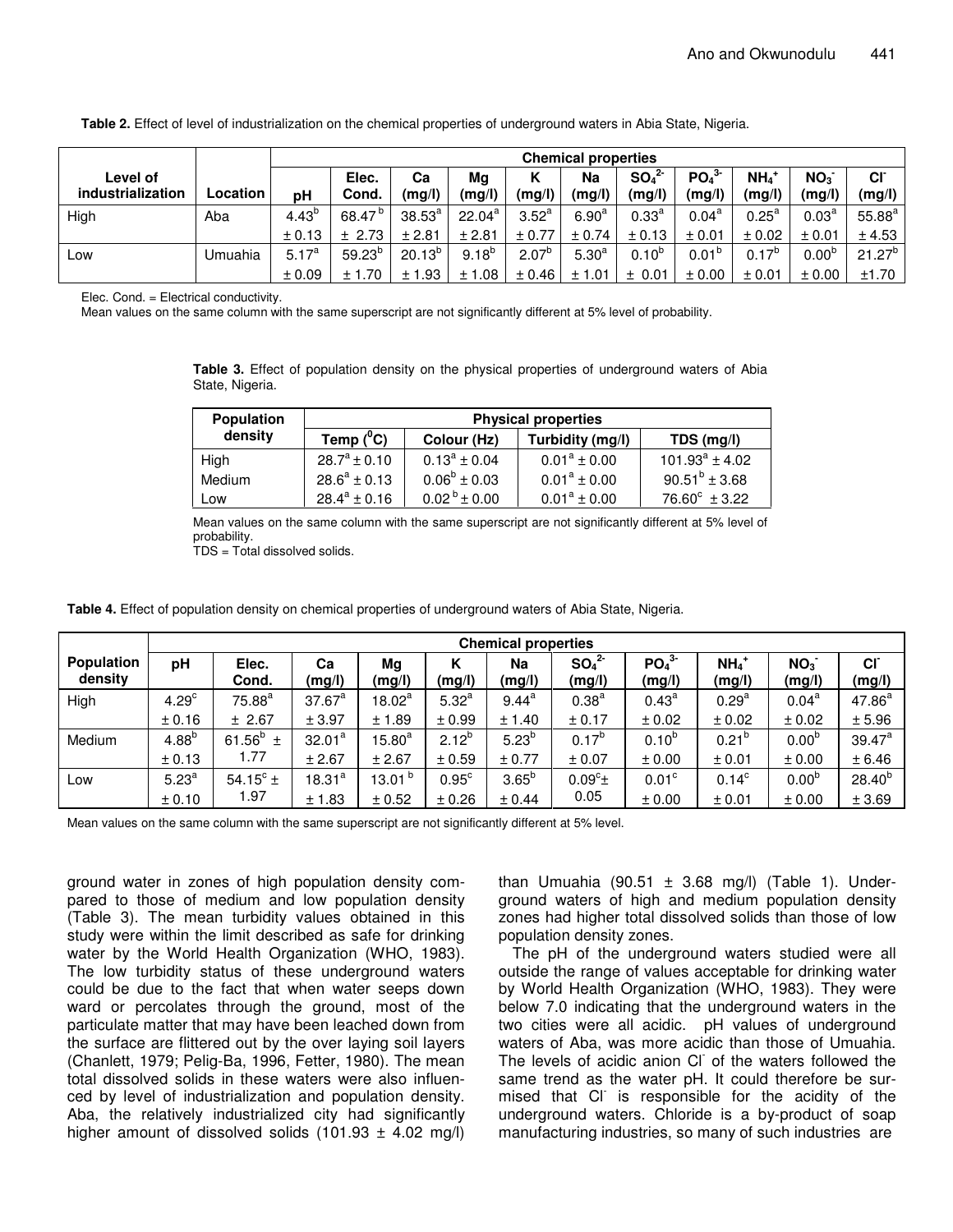|                              | Mg                  | Ca            | К                   | Na                  | $CI=$                  | PO <sub>4</sub> <sup>3</sup> | SO <sub>4</sub> <sup>2</sup> | NO <sub>3</sub> |
|------------------------------|---------------------|---------------|---------------------|---------------------|------------------------|------------------------------|------------------------------|-----------------|
| Ca                           | $0.529**$           |               |                     |                     |                        |                              |                              |                 |
| K                            | $0.070^{n.s}$       | $0.162^{n.s}$ |                     |                     |                        |                              |                              |                 |
| Na                           | $0.121^{n.s}$       | $0.205^{ns}$  | $0.711***$          |                     |                        |                              |                              |                 |
| CI                           | $0.518**$           | $0.681**$     | 0.087 <sup>ns</sup> | 0.036 <sup>ns</sup> |                        |                              |                              |                 |
| PO <sub>4</sub> <sup>3</sup> | $-0.073^{ns}$       | $-0.124^{ns}$ | $0.304^{ns}$        | $0.267^{ns}$        | $-0.098$ <sup>ns</sup> |                              |                              |                 |
| SO <sub>4</sub> <sup>2</sup> | 0.231 <sup>ns</sup> | $0.284^{ns}$  | $0.148^{ns}$        | $0.349^{ns}$        | $0.074^{ns}$           | $0.053^{ns}$                 |                              |                 |
| NO <sub>3</sub>              | $0.102^{ns}$        | $-0.160^{ns}$ | $0.206^{ns}$        | $0.244^{ns}$        | $-0.113ns$             | $0.508**$                    | $0.023^{ns}$                 |                 |
| $NH_4$ <sup>+</sup>          | $-0.013^{ns}$       | $0.184^{ns}$  | $0.565**$           | $0.410^{ns}$        | $-0.107^{ns}$          | $0.290^{ns}$                 | $-0.012^{ns}$                | $0.214^{ns}$    |

**Table 5.** Correlation coefficient matrix showing the relationship between the various minerals in the underground waters.

 $**$  = significant at 1% level of probability;  $*$  = significant at 5% level of probability; ns = not significant at 5% level of probability.

prevalent in Aba but non existent in Umuahia. pH much below 7 can impart a sharp taste to water and if the water is pipe-borne, can lead to corrosion of plumbing. Studies elsewhere have shown that low pH values were obtained in underground waters in some other parts of Nigeria. Reported pH range of underground water in Onitsha and environs, in the eastern part of Nigeria was 4.8 to 5.1; and in the Midwest (in villages around Benin city), ninety percent of the underground water samples studied gave 5.5 (Atuma and Ogbeide, 1984). In Lagos State, the reported range was 4.3 to 7.8 (FMHE, 1981). Okoye and Adeleke, (1991) obtained mean value of 6.1 for underground waters of Akure in South-western Nigeria. It could be surmised that pH below 7 is characteristic of ground waters in Southern Nigeria.

The levels of calcium and magnesium were higher in industrialized town (Aba) with mean values of 38.53  $\pm$ 2.81 mg Ca/l and 22.04  $\pm$  1.67 mg mg/l respectively than in Umuahia with mean values of  $20.13 \pm 1.97$  mgCa/l and  $9.18 \pm 1.08$  mg mg/l. Population density also influenced Mg but not Ca levels in the underground waters studied. Underground waters from high and medium population density zones had higher Mg content than those of the low density zones. Potassium contents of the underground waters were affected by level of industrialization and population density. High population density zones had higher levels of potassium and sodium than the medium and low population density areas. The levels of Ca, Mg, K and Na in these waters were within the acceptable limits of the WHO standards (WHO, 1983).

Total sulphate, phosphate, nitrate and ammonium ions were higher in Aba water samples than in Umuahia (Table 2). Population density also affected the levels of these ions in the waters studied. Underground waters from the high population density zones consistently had higher levels of these parameters over the lower population density zones. In high population density zones of the two cities studied, boreholes were located indiscriminately, sometimes very close to soakaway pits. Seepage of urine and human excreta into the underground water would lead to increase in  $PO_4^{3}$ ,  $NO_3$  and NH<sup>4</sup> + contents of the waters. Household wastes are also

carelessly heaped randomly within the high population density zones. These wastes mineralize and liberate  $PO_4^{3.7}$ , NO<sub>3</sub> and NH<sub>4</sub><sup>+</sup> into the environment and are subsequently leached down into the underground waters. The primary adverse effect associated with human exposure to nitrate is methemoglobinema. Nitrate converts hemoglobin to methemoglobin by oxidizing the  $\text{Fe}^{2+}$  in hemoglobin to Fe<sup>3+</sup> which cannot transport oxygen. High level Fe<sup>3+</sup>-hemoglobin in human blood can cause cyanosis, characterized by bluish skin and lips (Al-Dabbagh et al., 1986). On the other hand, very high level of phosphorus in the body could cause bone decalcification and severe kidney disease. However levels of  $SO_4^2$ , PO $_4^3$ ,  $NO<sub>3</sub>$  , and  $NH<sub>4</sub><sup>+</sup>$  in the waters studied were within the limits of WHO standards for drinking water (WHO, 1983)

## **Relationship between the various minerals in the underground waters**

Correlation analysis was used to examine the relationship between the various minerals in the underground waters. Calcium correlated positively and significantly with magnesium ( $r = 0.529$ , P < 0.05) and chloride ( $r = 0.0681$ ,  $P < 0.01$ ). Magnesium also correlated positively and significantly with chloride ( $r = 0.518$ ,  $P < 0.01$ ) while potassium correlated significant with sodium  $(r = 0.711, P)$  $<$  0.01). Phosphate correlated positively with nitrate ( $r =$ 0.508,  $p < 0.01$ ). The significant correlation coefficients obtained among the various minerals are indications that they originated from common sources (Isirimah, 2002).

## **Conclusion**

The results obtained in this study indicated that with the exception of pH which was outside the WHO acceptable limit for drinking water, all other quality parameters determined were within the limits of acceptable WHO standards. There was strong influence of level of industrialization and population density on the amount of these parameters.